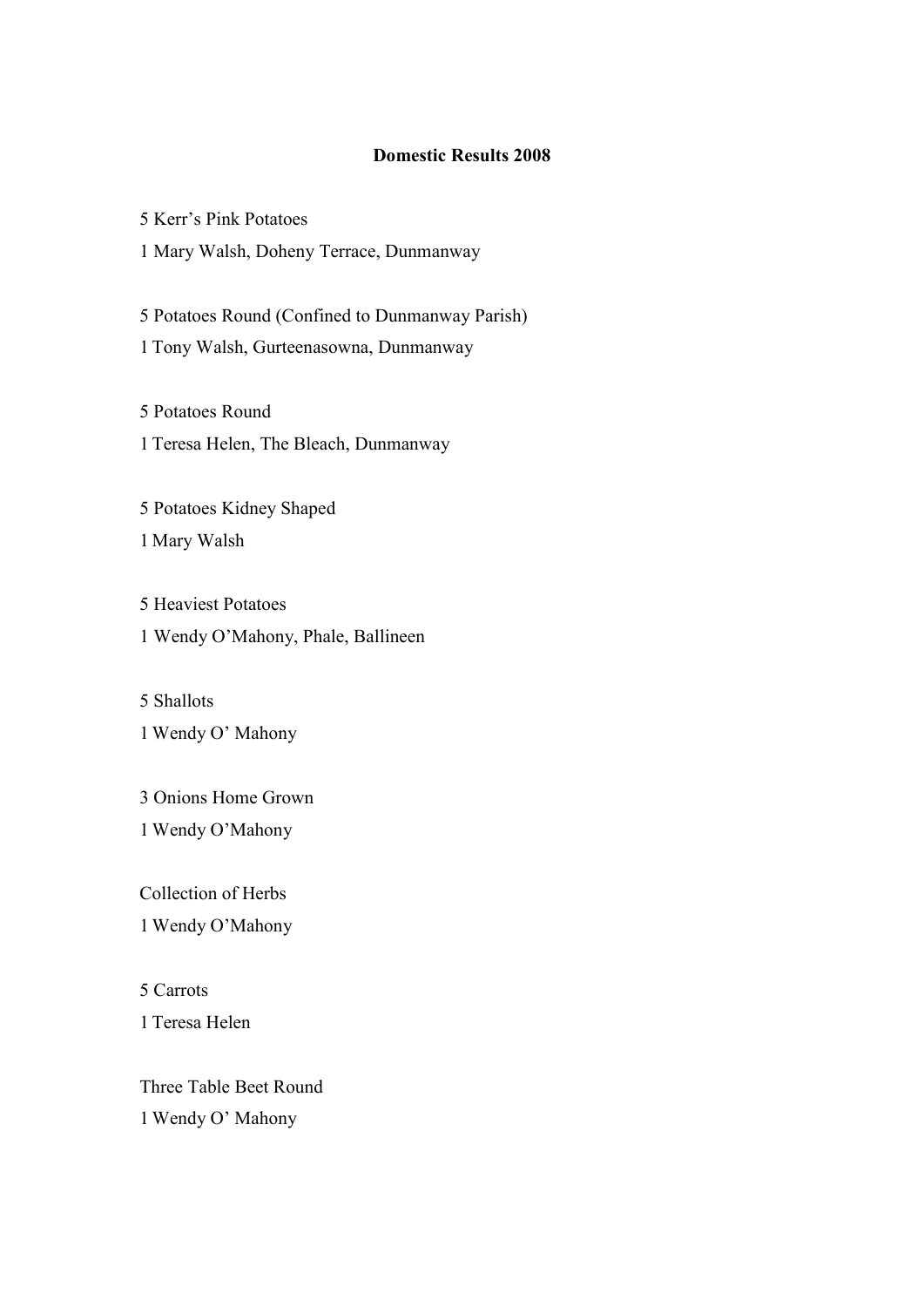Any 3 Vegetables not Classed 1 Wendy O'Mahony

2 Head of Cabbage 1 Rose Applebe, Tullyglass, Enniskeane

2 Heads of Lettuce 1 Teresa Helen

4 Stalks of Rhubarb 1 Finbarr Hurley

Collection of Vegetables 1 Teresa Helen

Basket of Salad Vegetables 1 Valarie Jennings, Mohona, Dunmanway

Dish of Six Ripe Tomatoes 1 Wendy O' Mahony

Dish of 10 Blackcurrants 1 Matthew Treacy, Highlands, Dunmanway

Dish of 10 Gooseberries - Green 1 Matthew Treacy, Highlands, Dunmanway

Dish of 10 Gooseberries - Red 1 Norah O'Brien, Ballyboy, Dunmanway

Dish of 10 Strawberries 1 Wendy O' Mahony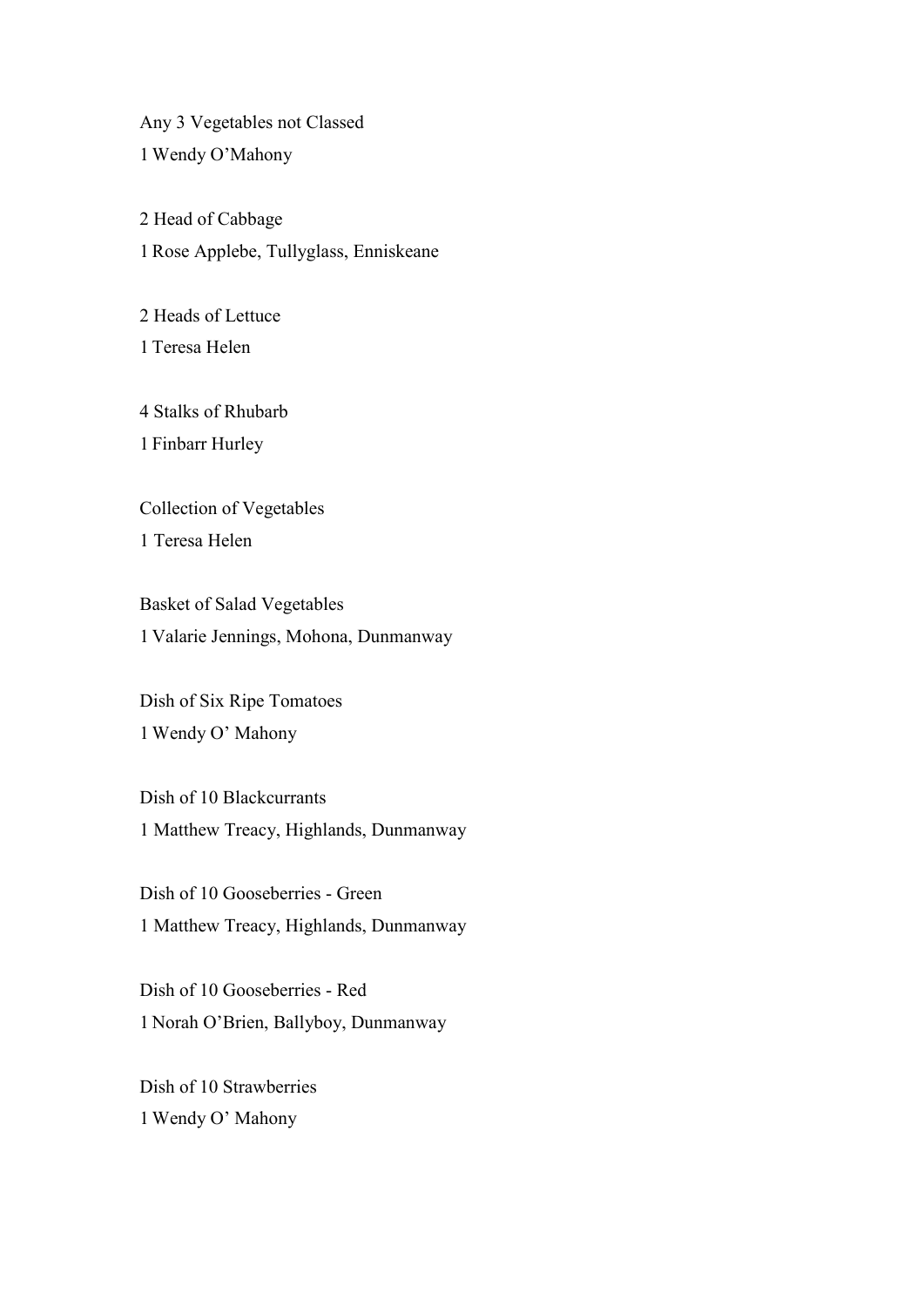Six Brown Eggs 1 Enid Chambers, Droundrastil, Dunmanway

Six White Eggs 1 Teresa Helen

Six Duck Eggs White 1 Wendy O'Mahony

Six Duck Eggs Green 1 Wendy O'Mahony

Cactus Plant in Pot 1 Myra Kingston

Vase of Mixed Flowers and Foliage Arranged Decoratively 1 Wendy O' Mahony, Phale, Ballineen

Foliage Plant in Pot 1 Teresa Helen

Geranium in Pot 1 Teresa Helen

Flowering Plant in Pot 1 Myra Kingston, Drinagh

Vase of Cut Flowers 1 Enid Chambers

Vase of Sweet Pea Arranged Decoratively 1 Dorothy Beamish, Ballyhalwick, Dunmanway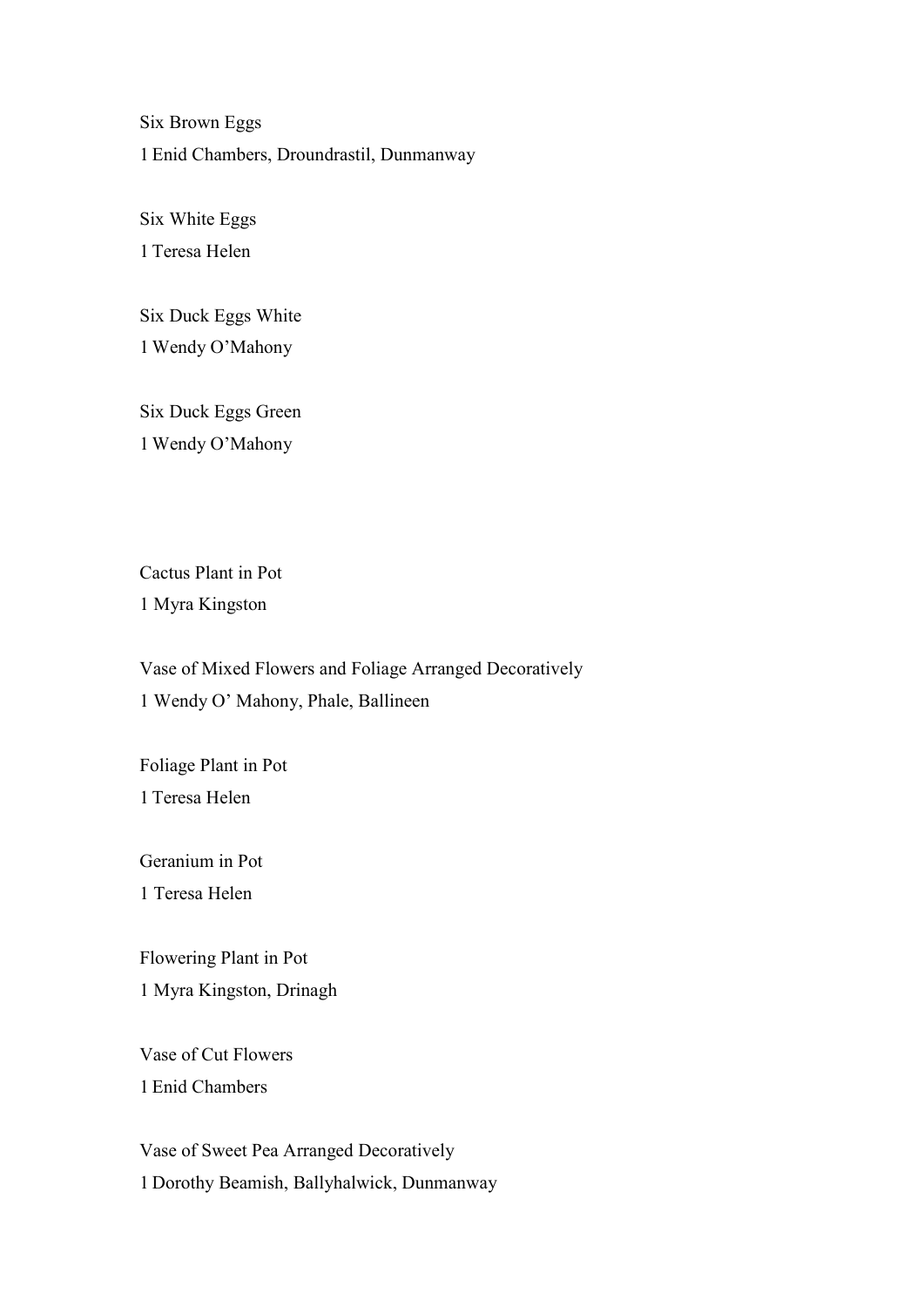Rose Specimen Bloom 1 Jean Kingston, Sackville Street, Dunmanway

Vase of three Roses with Foliage 1 Enid Chambers

Vase of cut stems of foliage 1 Teresa Helen

Vase of 5 kinds of Perennial Flowers 1 Wendy O' Mahony

Vase of Annuals or Biennials 1 Myra Kingston

Dinner Table Arrangement 1 Elizabeth Stout, Clounties House, Dunmanway

Vase of Flowering Shrubs 1 Teresa Helen

Colourful Display of Plants in Recycled Container 1 Teresa Helen

Window Box 1 Myra Kingston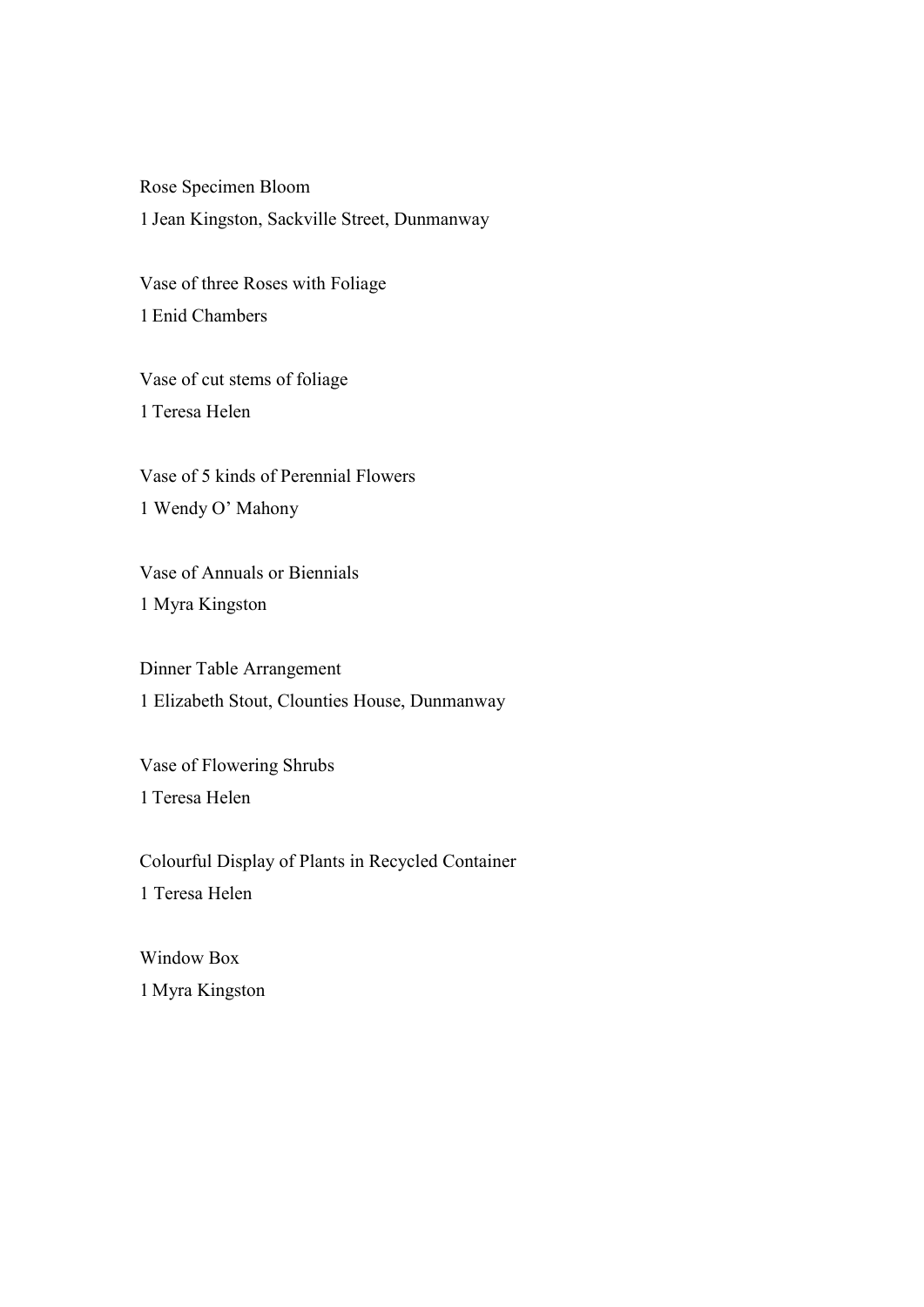#### **Classes Confined to Children under 16 years**

Ladies Shoulder Spray 1 Cian O' Mahony

Arrangement of Flowers in a Mug 1 Zara Stout, Clounties, Dunmanway

Arrangement of Flowers in an Egg Cup 1 Grace Forbes, Belrose, Enniskeane

My own Garden on a dinner plate 1 Brendan O'Leary, Glounaclohy, Drimoleague

Vase of Wild Flowers in Foliage 1 Brendan O'Leary, Drimoleague

#### **Cookery**

6 Home-made White Sultana Scones 1 Denise Kingston, Meanies, Drimoleague

6 Home-made Brown Scones 1 Siobhan O'Sullivan, Aherlick, Enniskeane

6 Home-made White Scones 1 Grainne McCarthy, Baltimore

Rhubarb Tart 1 Dorothy Beamish

Porter Cake 1 Myra Kingston

Home-made Brown Soda Cake 1 Myra Kingston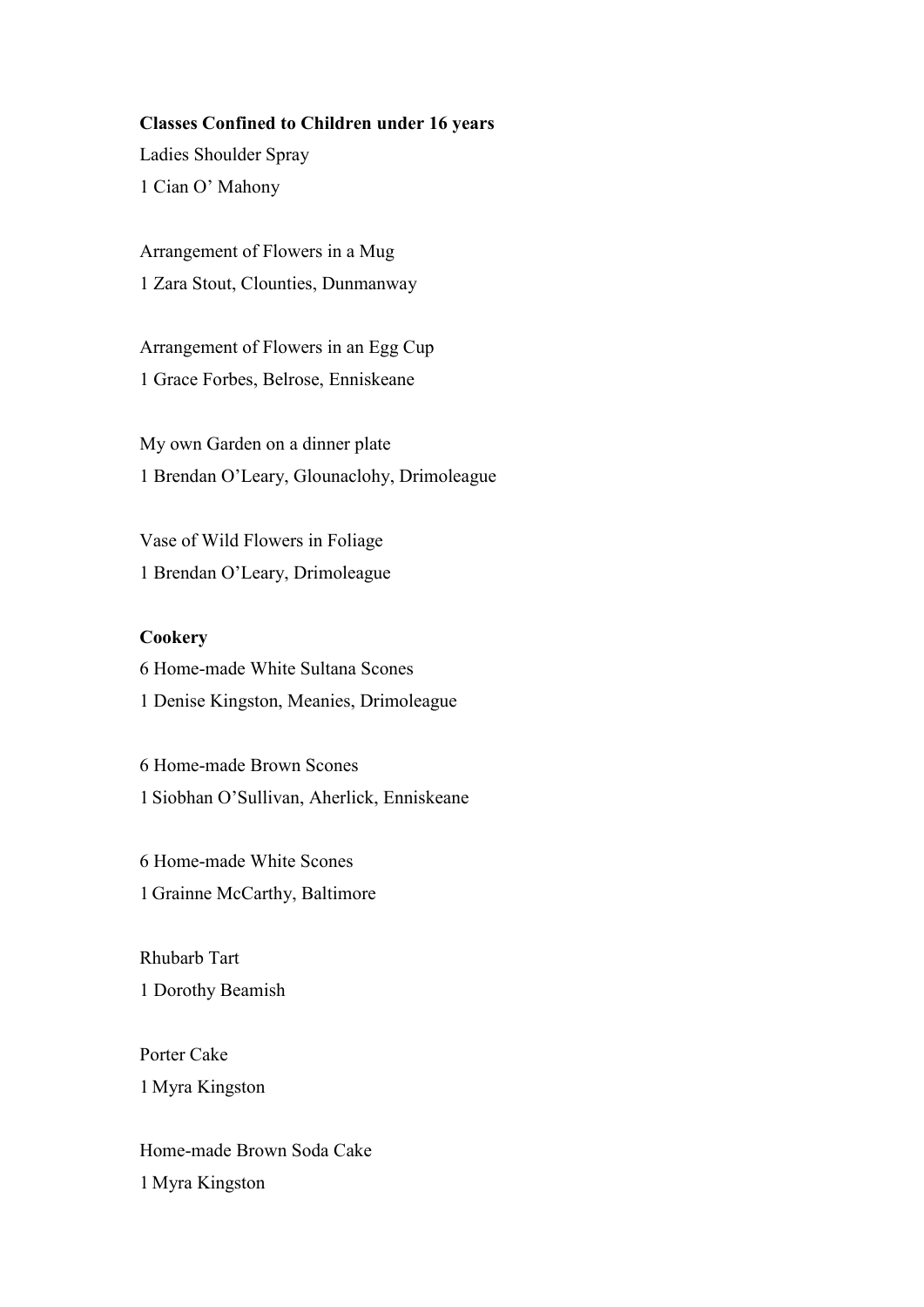6 Queen Cakes Decorated 1 Siobhan O'Sullivan

Light Fruit Cake 1 Myra Kingston

Rich Fruit Cake 1 Enid Chambers

Maderia Cake 1 Pat Chambers, Coolkelure, Dunmanway

Sandwich Cake – Sponge Mix 1 Siobhan O'Sullivan

Decorated Sandwich Cake – Maderia Mixture 1 Myra Kingston

Swiss Roll 1 Myra Kingston

Home-made Cheesecake 1 Denise Kingston

Sponge Flan Filled and Decorated 1 Siobhan O'Sullivan

Apple Tart – shortcrust pastry 1 Vesta Kingston, Kilbarry, Dunmanway

Decorated Coffee Cake – Sponge Mixture 1 Billy Kingston, Drinagh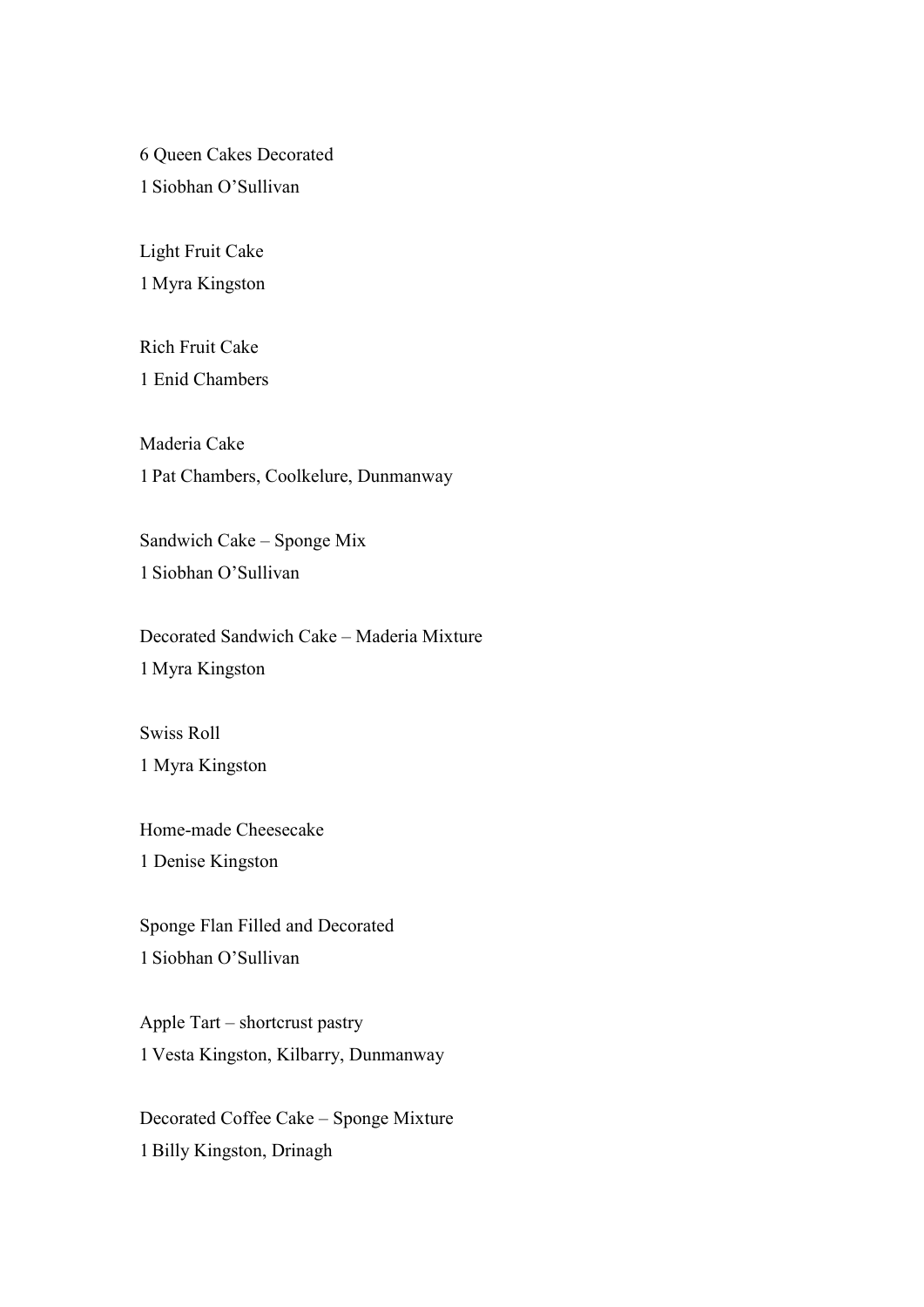Bowl of Sponge Trifle 1 Susie & Yvonne Ellis, Drinagh

Tea for Two Competition 1 Dorothy Beamish

Fruit Soda Bread (confined to Dunmanway Parish) 1 Vesta Kingston

Home-made Brown Cake (confined to Dunmanway Parish) 1 Elizabeth Stout

## **Classes Confined to National School Children**

Home-made Apple Tart 1 Grace Forbes, Belrose, Enniskeane

6 Home-made Queen Cakes 1 Joanne Horgan, Macroom

6 Sultana Scones 1 Lynda Kingston, Drimoleague

6 Rice Krispie Cakes 1 Zara Stout

Home-made Brown Cake 1 Aisling O'Callaghan, Skibbereen

My Healthy Lunchbox 1 Sam Kingston, Drimoleague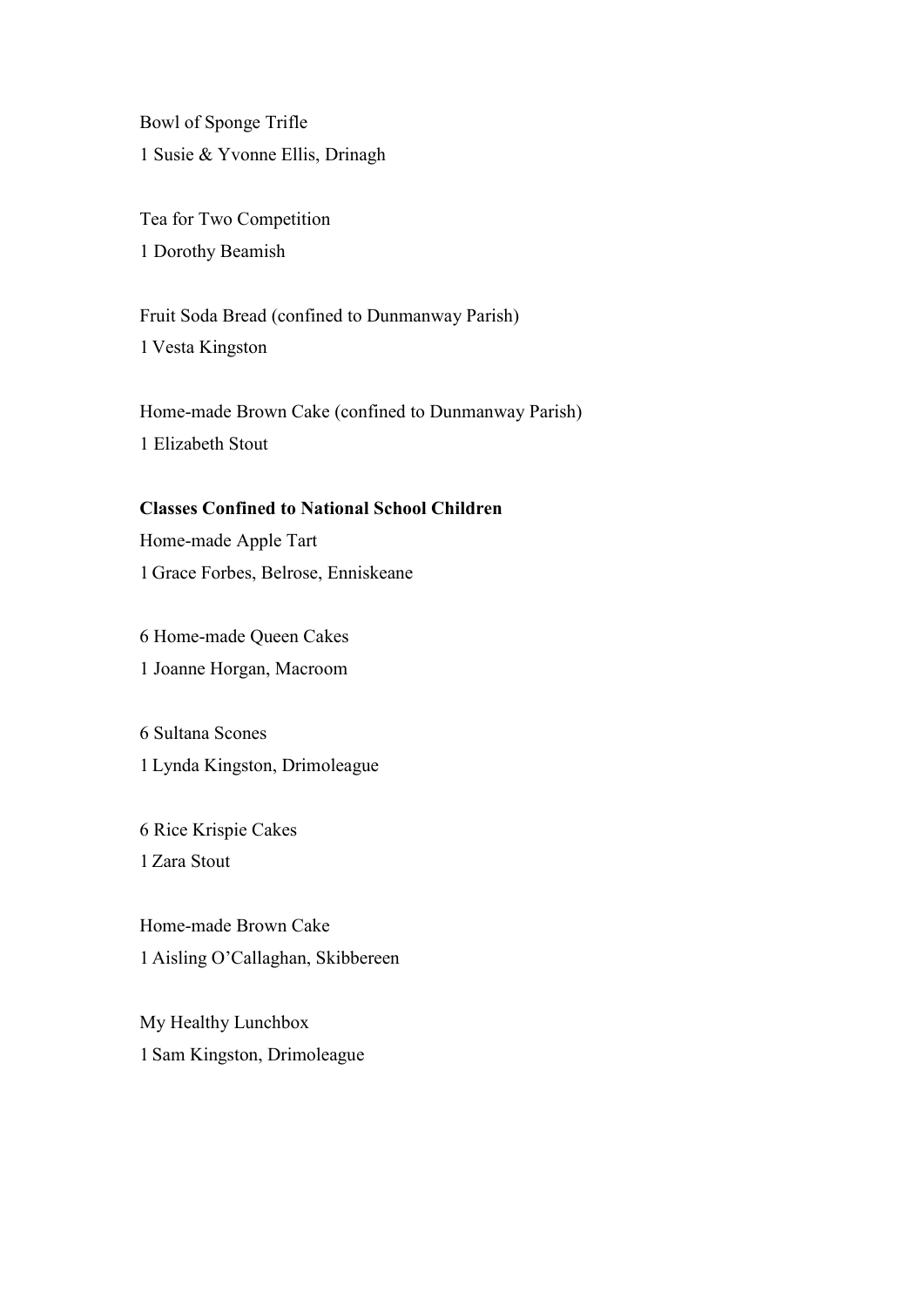## **Classes Confined to Children 17 years and under**

Home-made decorated Coffee Cake 1 Stacy Stout, Clounties House, Dunmanway

Apple Tart 1 Claire Chambers, Droumdrastil, Dunmanway

6 Rice Krispie Cakes 1 Yvonne Ellis

6 Brown Scones 1 Thomasena Stout, Clounties, Dunmanway

Class 77: My Healthy Lunchbox 1 Yvonne Ellis

6 Fruit Scones 1 Cian O' Mahony

#### **Jams**

Blackcurrant Jam 1 Myra Kingston

Gooseberry Jam 1 Estie Chambers, Skibbereen

Strawberry Jam 1 Estie Chambers, Skibbereen

Rhubarb Jam 1 Myra Kingston

Marmalade 1 Dorothy Beamish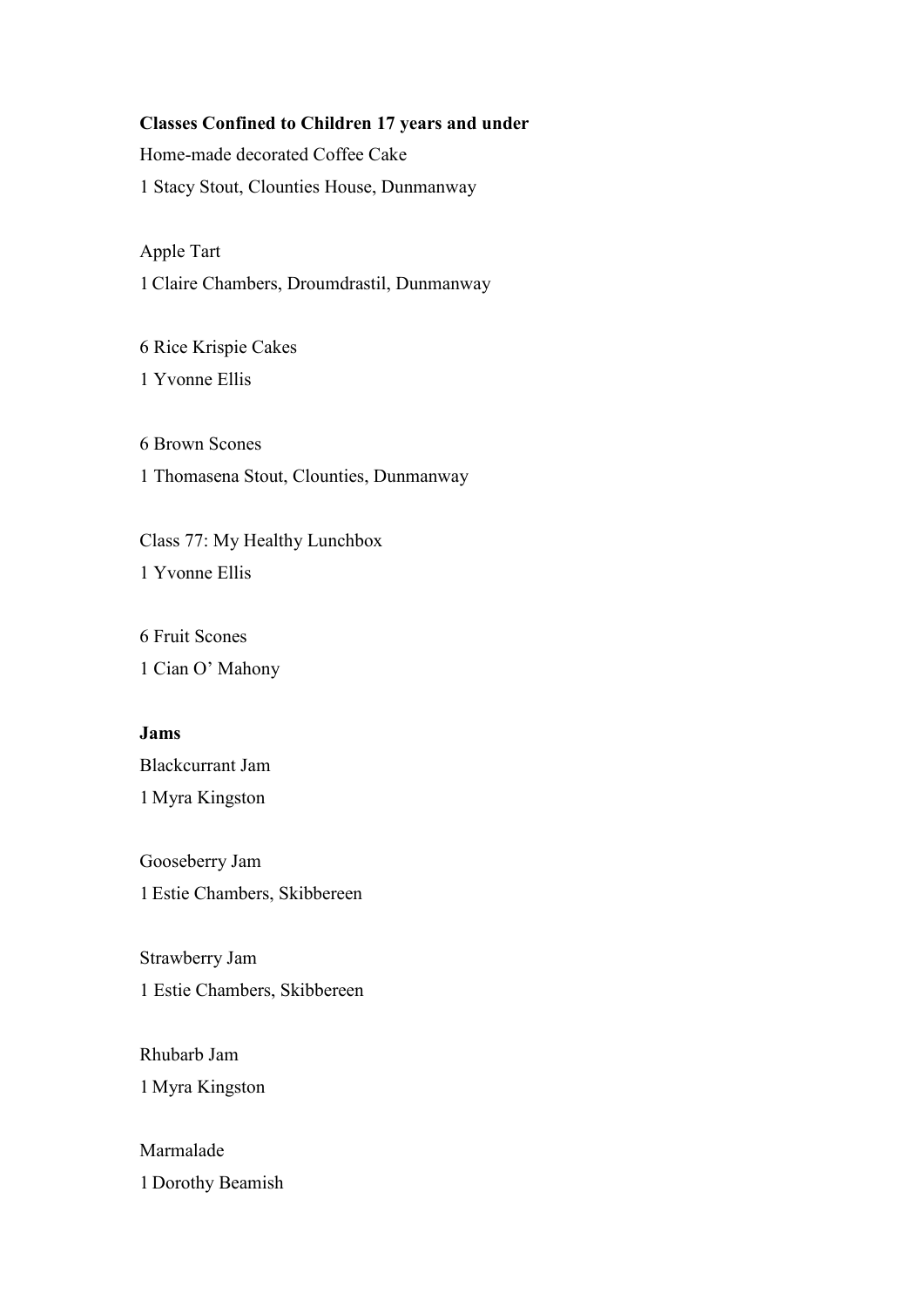Raspberry Jam

1 Estie Chambers

Any other Variety

1 Teresa Helen

Home-made Jelly 1 Myra Kingston

Run Honey

1 John Martin

Section of Honey 1 Matthew Treacy

**Needlework**  Carrickmacross or Limerick Lace 1 Anne Murphy, Blarney

Carickmacross Lace –confined to Dunmanway 1 Eileen O'Mahony, Park Road, Dunmanway

White or Coloured Embroidery – Large Article 1 Rita Hickey, Blarney

White or Coloured Embroidery – small article 1 Rita Hickey, Blarney

Article of fine crochet – large 1 Anne-Murphy, 22 Monacappa, Blarney

Article of fine crochet – small 1 Claire Murphy, Dunmanway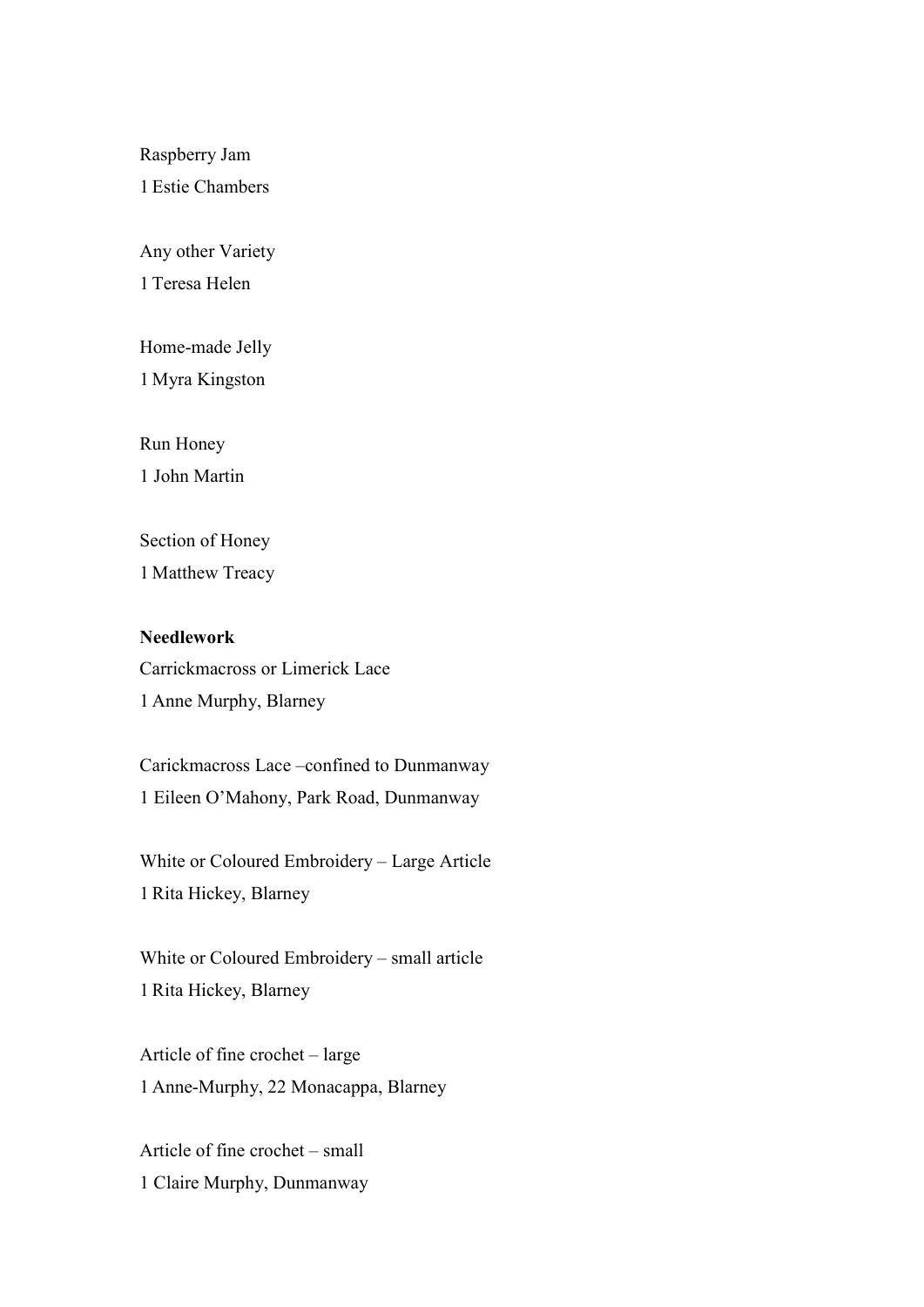Large Article of Wool Crochet 1 Anne Murphy

Small article of wool crochet 1 Norah O'Brien

Ladies or Gents Hand-knitted garment 1 Anne Murphy

Child's Hand-knitted garment 1 Frances Gerretson, Kenmare, Co. Kerry

Any Hand Knitted Matinee Set 1 Rita Hickey

Any Fancy Hand-knitted garment 1 Frances Gerretson

Hand Knitted Garment in Aran Stitching 1 Anne Murphy

Any Hand-knitted Garment confined to Dunmanway 1 Kathleen Kingston, Sillertane, Dunmanway

# **Classes confined to National School Children**

Decorated Jam Pot or Bottle 1 Brendan O'Leary, Drimoleague

Any Item in Clay work 1 Keelan Shorten, Clonakilty

Painted Stone 1 Charlie Dale, Ballingeary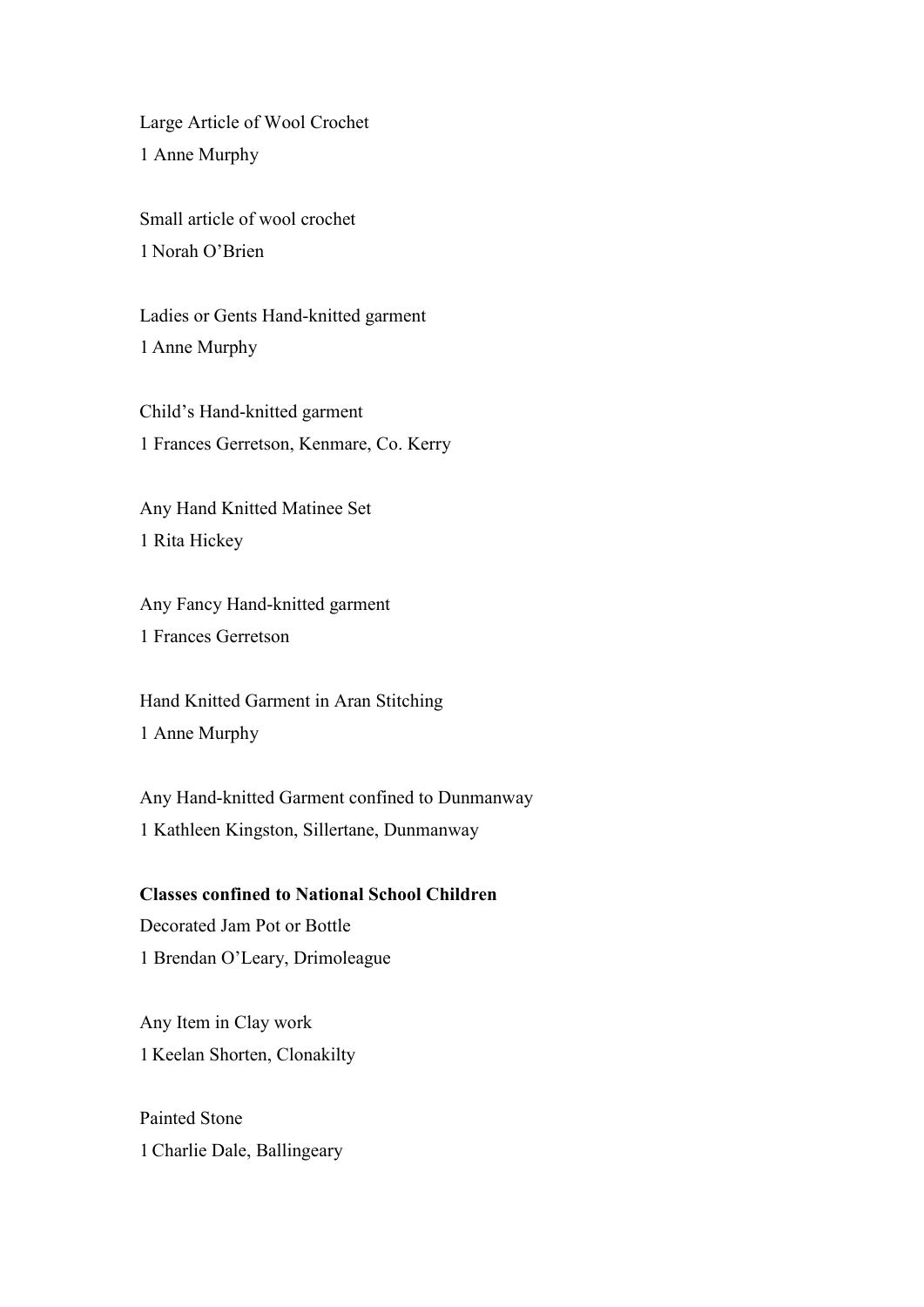Knitted or Hand-made Soft toy 1 Erika Kinsgston, Dunmanway

Any Article of Fancy Handwork 1 Rachel Cochrane, Dunmanway

## **Classes Confined to Children 17 Years and under**

Computer Aided Drawing 1 Aisling O' Callaghan, Skibbereen

Home-made article, cardboard, wood, clay etc. 1 Aisling O'Callaghan

Any Article of Fancy Handwork 1 Claire Chambers

## **Handicrafts**

Something New from Something Old 1 Anne Murphy

Any Article not classed 1 Rita Hickey, Blarney

Cushion Covers all types 1 Anne Murphy

Any Article of Fancy Handwork 1 Claire Murphy

Patchwork 1 Margaret Iris-Swift, Skibbereen

Soft Toy – Rag Dolls included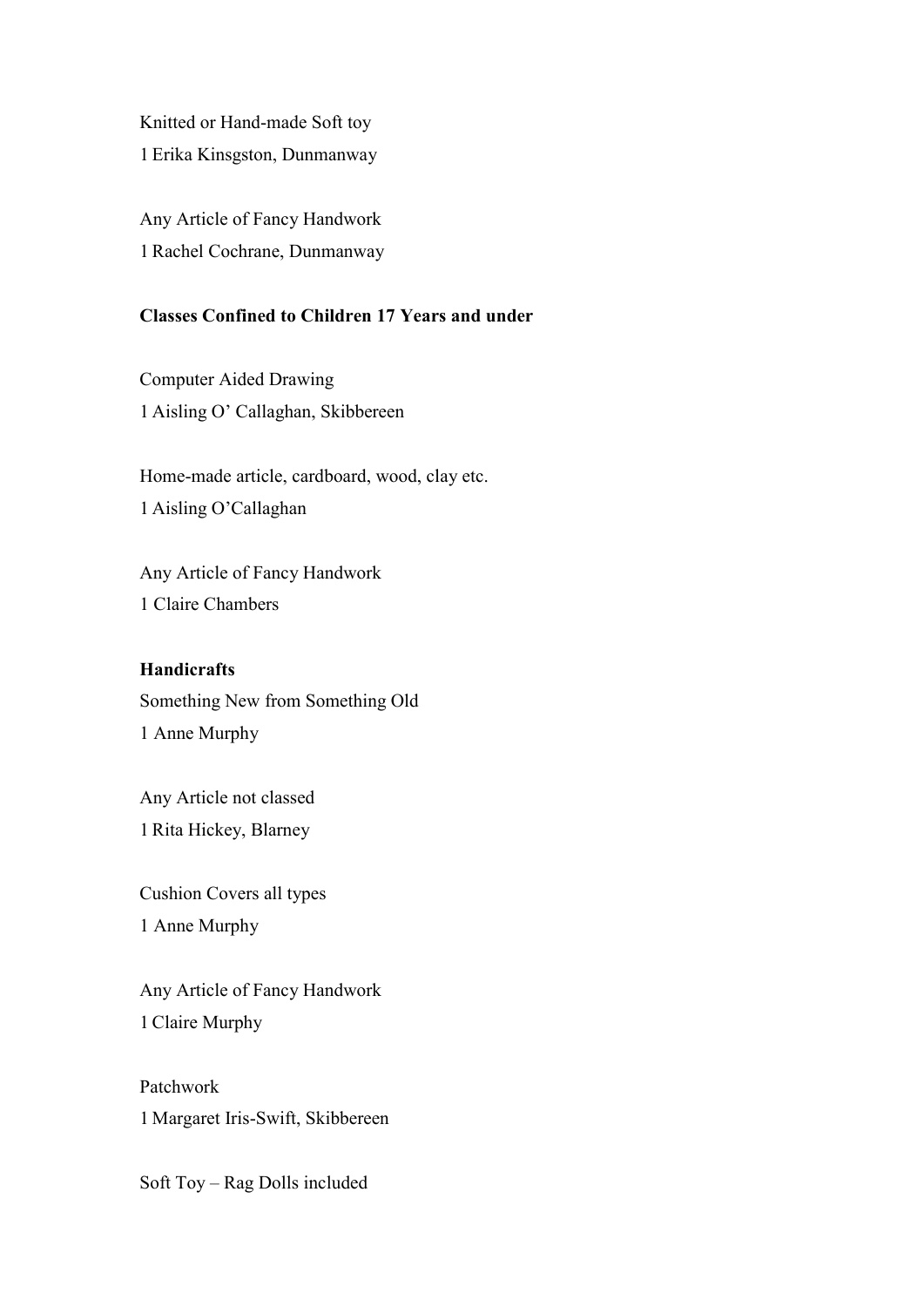1 Eileen O'Mahony

Small article of woodwork 1 Yvonne Ellis

#### **Art Section**

Original Sketch or picture in oils watercolour or black and white confined to children under 8 1 Jamie Wilson, Drinagh

Class 120 Original Sketch or picture in oils watercolour or black and white confined to children under 12 1 Darren Coakley, Clonakilty

Class 121: Original Sketch or picture in oils watercolour or black and white confined to children under 17 1 Marie Horgan, Macroom

Original Sketch or picture in black and white open 1 Heather Beamish

Original Sketch or picture in oils, watercolour open 1 Deirdre Cronin, Drinagh

#### **Photography**

Landscape 1 Wendy O'Mahony

Animals/Pets 1 Wendy O'Mahony

People 1 Yvonne Roycroft, Dunmanway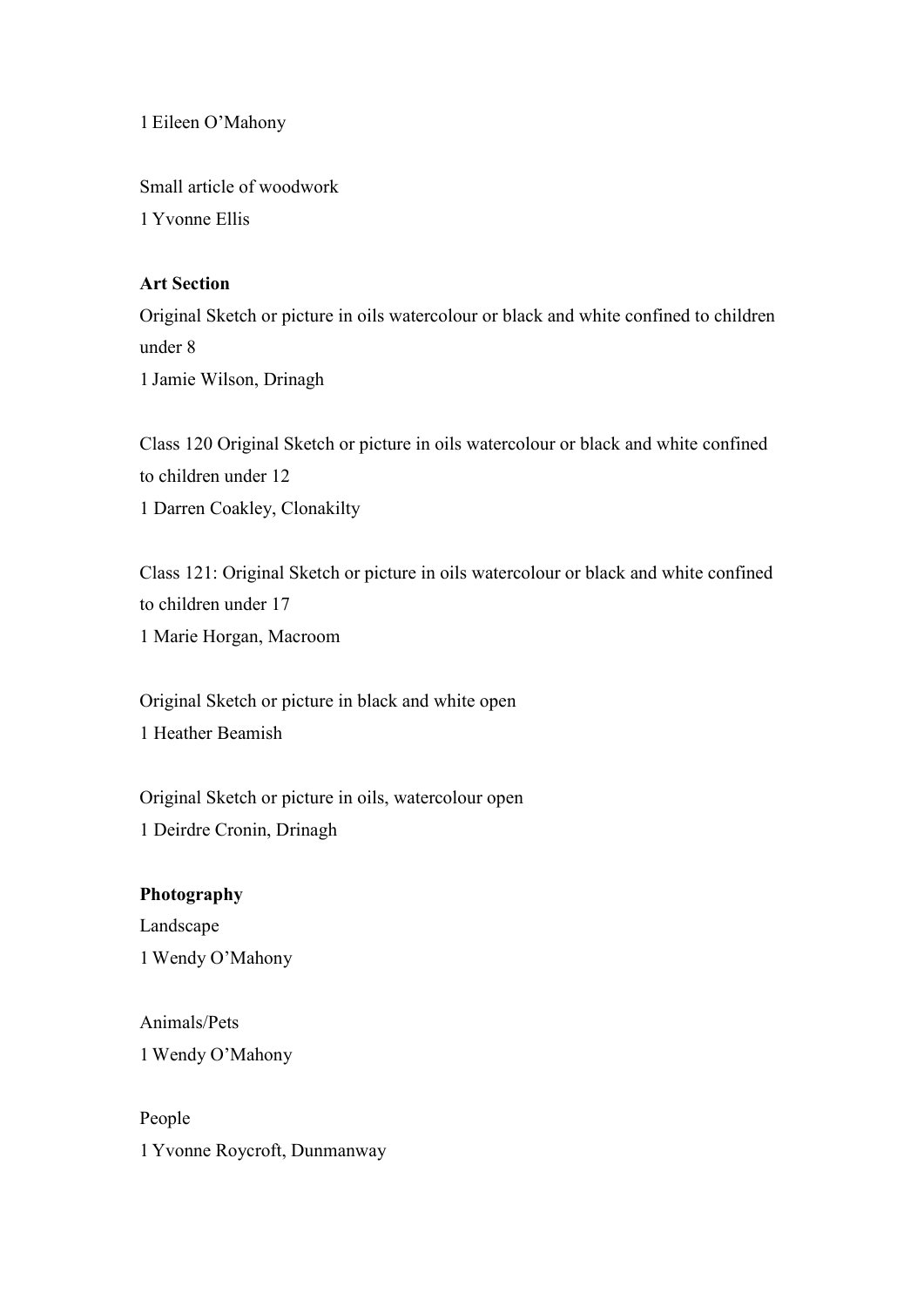Buildings 1 Wendy O'Mahony

Holidays 1 Kathleen Kingston

Nature 1 Noel Kingston

Special Occasions 1 Brian O'Mahony

Black and White Photograph

1 Teresa Helen

Enlarged Photograph 1 Wendy O'Mahony

Enlarged Digital Photograph 1 Brian O'Mahony

## **Classes confined to school children**

Animals/Pets 1 Niall Roycroft

My Funniest Photograph 1 Aidan Williamson, Glandore

My Favourite Landscape/Seascape/Building 1 Alexander Peters, Rosscarbery

Holidays 1 Alexander Peters, Rosscarbery **Classes for Children with Special Needs**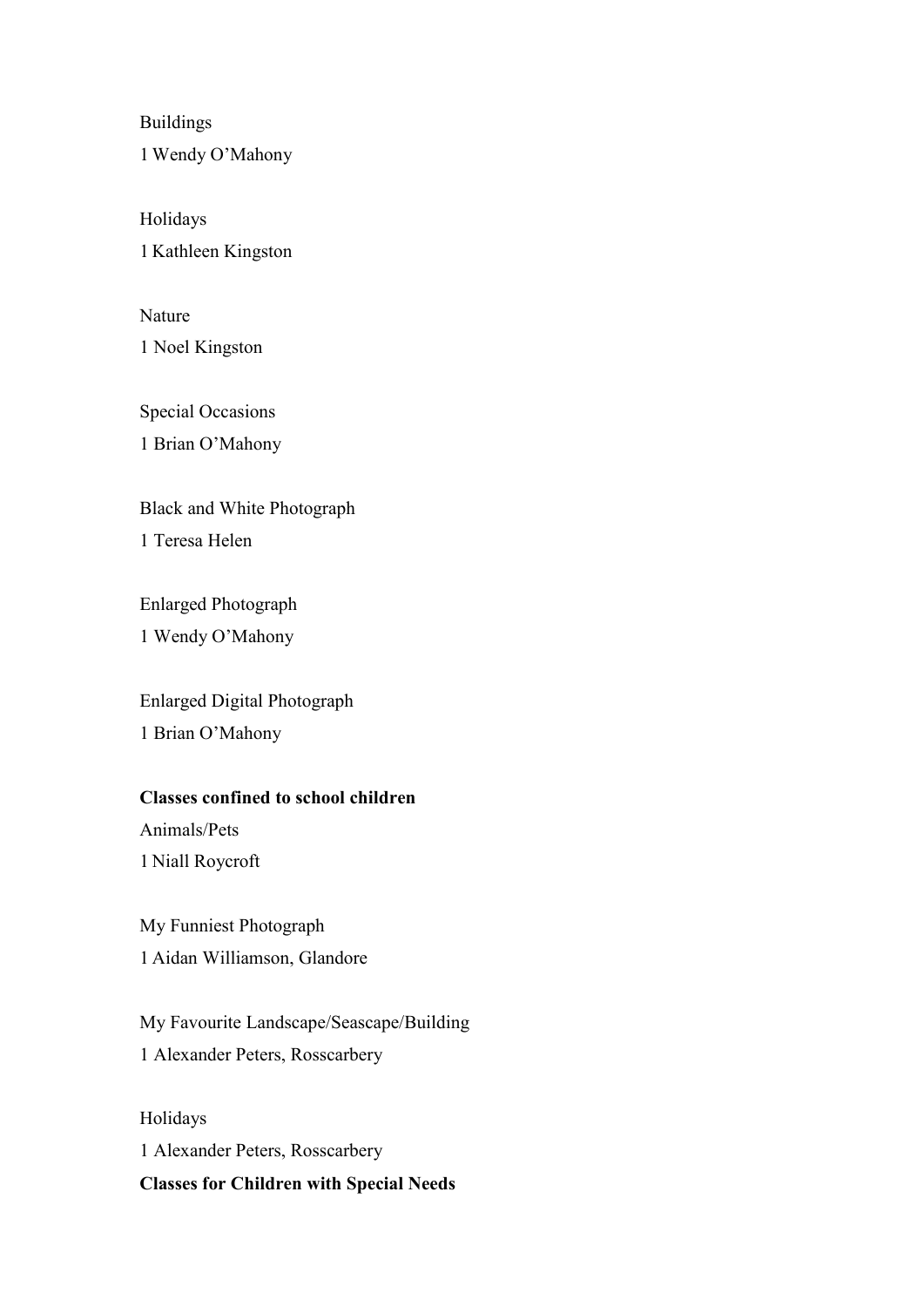#### Any Craft Item

1 Mairead O' Sullivan, Aherlick, Enniskeane 2 Mairead O' Sullivan, Aherlick, Enniskeane 3 Damien Chambers, Droumdrastil, Dunmanway Art 1 Maxim Augucetuch, St. Mary's Senior School 2 Thomas McCarthy, St. Mary's Senior School 3 Leah Farr, St Mary's Junior School

# **Classes Confined to Day Care Centres**

Any Article of Knitting 1 Kathleen Ellis, c/o Day Care Centre, Dunmanway

Any Article of Needlework 1 Margaret O'Connell, c/o Day Care Centre, Dunmanway

Any Article of Craftwork 1 Sean Lane, c/o Day Care Centre, Dunmanway

#### **Classes confined to Active Retirement Groups**

Art 1 Anne Deane, Keelinga, Leap

Any Article of Craftwork 1 Eileen O'Mahony

Any Article of Knitting 1 Anne Deane, Keelinga, Leap

Any Article of Needlework 1 Frieda Bradfield, Mohona, Dunmanway